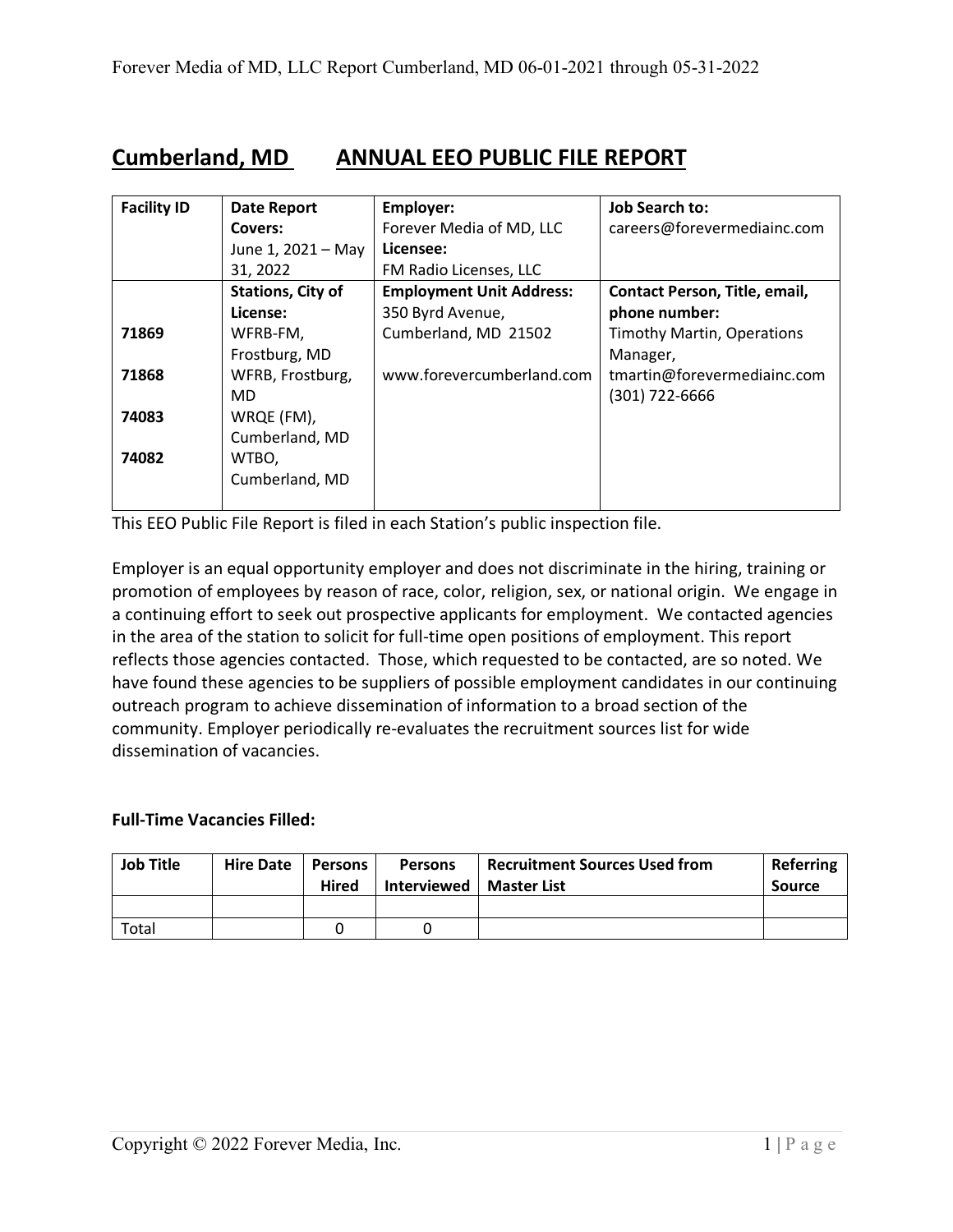| <b>Recruitment</b>      | <b>Recruitment Source</b>                         | <b>Source</b>       | <b>Referrals from</b> |
|-------------------------|---------------------------------------------------|---------------------|-----------------------|
| <b>Source</b>           | Name, Address, Phone, Contact, email, URL         | Requested           | this source           |
| <b>Number</b>           |                                                   | <b>Notification</b> |                       |
| $\mathbf{1}$            | FROSTBURG BUSINESS AND PROFESSIONAL ORGANIZATION  | <b>NO</b>           |                       |
|                         | 12 W. MAIN STREET                                 |                     |                       |
|                         | FROSTBURG, MD 21532                               |                     |                       |
|                         | 301-689-1680                                      |                     |                       |
|                         | <b>GEORGE PAPPAS</b>                              |                     |                       |
| $\mathbf{2}$            | <b>GARRETT COLLEGE</b>                            | <b>NO</b>           |                       |
|                         | 687 MOSSER ROAD                                   |                     |                       |
|                         | McHENRY, MD 21541                                 |                     |                       |
|                         | 301-387-3132                                      |                     |                       |
|                         | <b>JOB PLACEMENT</b>                              |                     |                       |
|                         | <b>OFFICE</b>                                     |                     |                       |
| 3                       | www.gcc.cc.md.us<br>POTOMAC STATE COLLEGE         | <b>NO</b>           |                       |
|                         | 101 Fort Ave                                      |                     |                       |
|                         | KEYSER, WV, 26726                                 |                     |                       |
|                         | 800-262-7332                                      |                     |                       |
|                         | Diana Grady                                       |                     |                       |
|                         | dlgrady@mail.wvu.edu                              |                     |                       |
| 4                       | FROSTBURG STATE UNIVERSITYCAREER and Professional | <b>NO</b>           |                       |
|                         | Development Center                                |                     |                       |
|                         | 124 SANDY SPRING HALL                             |                     |                       |
|                         | FROSTBURG, MD 21532                               |                     |                       |
|                         | 301-687-4403                                      |                     |                       |
|                         | Dr. Robbie Cordle                                 |                     |                       |
|                         | rcordle@frostburg.edu                             |                     |                       |
| 5                       | <b>WOMENS HELP CENTER</b>                         | <b>NO</b>           |                       |
|                         | 809 NAPOLEON STREET                               |                     |                       |
|                         | JOHNSTOWN, PA 15901                               |                     |                       |
|                         | 1-814-533-2493                                    |                     |                       |
|                         | <b>KATHY RITTER</b>                               |                     |                       |
|                         | womenshelpcenter.org/                             |                     |                       |
| 6                       | <b>Forever Cumberland Website</b>                 | <b>NO</b>           |                       |
|                         | 350 BYRD AVE                                      |                     |                       |
|                         | CUMBERLAND, MD 21502                              |                     |                       |
|                         | 301-722-6666<br><b>TIM MARTIN</b>                 |                     |                       |
|                         | www.forevercumberland.com                         |                     |                       |
| $\overline{\mathbf{z}}$ | ALLEGANY COUNTY UNITED WAY                        | <b>NO</b>           |                       |
|                         | 138 BALTIMORE ST. SUITE 102                       |                     |                       |
|                         | CUMBERLAND, MD 21502                              |                     |                       |
|                         | 301-777-1221                                      |                     |                       |
|                         | Juli McCoy                                        |                     |                       |
|                         | info@cuw.org                                      |                     |                       |
| 8                       | FOREVER MEDIA of MD                               | <b>NO</b>           |                       |
|                         | <b>INTERNAL POSTING</b>                           |                     |                       |
|                         | 350 BYRD AVE                                      |                     |                       |
|                         | CUMBERLAND, MD 21502                              |                     |                       |
|                         | 301-722-6666                                      |                     |                       |

## **Full-Time Recruitment Sources Master List:**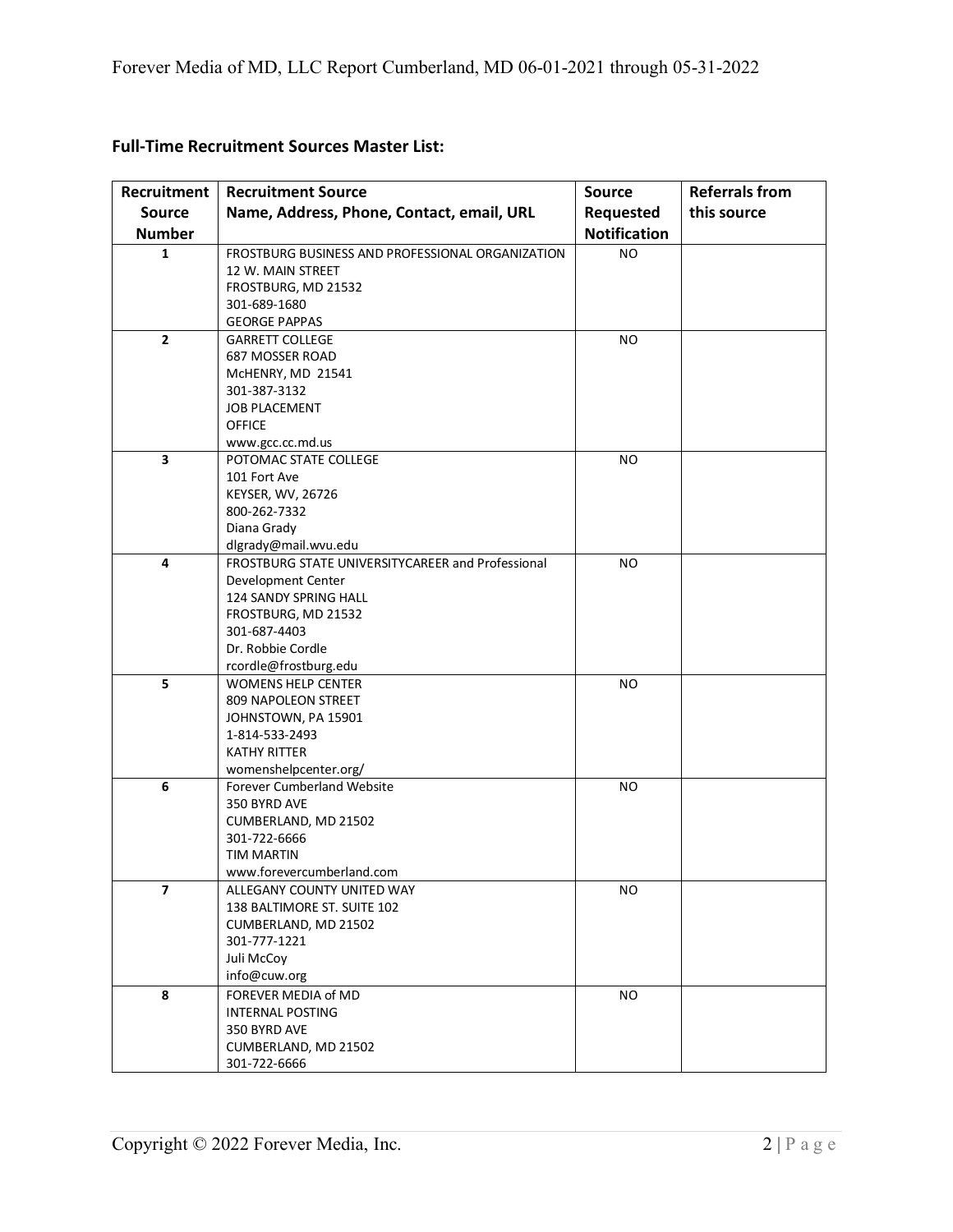|    | <b>General Manager</b>                            |           |  |
|----|---------------------------------------------------|-----------|--|
|    | WTBO/WRQE/WFRB AM/WFRB FM                         |           |  |
|    | rcornwell@forevermediainc.com                     |           |  |
| 9  | FOREVER MEDIA of MD                               | NO.       |  |
|    | ON-AIR (WFRB FM, WRQE, WTBO, WFRB-AM)             |           |  |
|    | 350 BYRD AVE                                      |           |  |
|    | CUMBERLAND, MD 21502                              |           |  |
|    | 301-722-6666                                      |           |  |
|    | Operations Manager WTBO/WRQE/WFRB AM/WFRB FM      |           |  |
|    | tmartin@forevermediainc.com                       |           |  |
| 10 | The Western Maryland Consortium (Cumberland)      | NO        |  |
|    | 138 Baltimore Street<br>Suite 102                 |           |  |
|    | CUMBERLAND, MD 21502                              |           |  |
|    | 301-777-1221                                      |           |  |
|    | www.westernmarylandconsortium.org                 |           |  |
| 11 | Allegany College of Maryland Job Placement Office | NO        |  |
|    | 12401 WILLOWBROOK ROAD                            |           |  |
|    | CUMBERLAND, MD 21502                              |           |  |
|    | 301 784-5209                                      |           |  |
|    | <b>Beth Nightengale</b>                           |           |  |
|    | bnightengale@allegany.edu                         |           |  |
| 12 | ALLEGANY COLLEGE OF MD                            | <b>NO</b> |  |
|    | Multimedia Technology                             |           |  |
|    | 12401 WILLOWBROOK ROAD                            |           |  |
|    | CUMBERLAND, MD 21502                              |           |  |
|    | 301-784-5243                                      |           |  |
|    | <b>JOHN BONE</b>                                  |           |  |
|    | jbone@allegany.edu                                |           |  |
| 13 | Walk-ins, Employee/Client Referrals               | <b>NO</b> |  |
|    | 350 Byrd Avenue                                   |           |  |
|    | CUMBERLAND, MD 21502                              |           |  |
|    | (301) 722-6666                                    |           |  |
|    | Operations Manager WTBO/WRQE/WFRB AM/WFRB FM      |           |  |
|    | careers@forevermediainc.com                       |           |  |
| 14 | Internal Posting Forever Media - Altoona          | <b>NO</b> |  |
|    | One Forever Drive                                 |           |  |
|    | Hollidaysburg, PA 16648                           |           |  |
|    | 814-941-9800                                      |           |  |
|    | <b>Jody Downing</b>                               |           |  |
|    | jdowning@forevermediainc.com                      |           |  |
| 15 | Internal Posting Forever Media - Brownsville      | NΟ        |  |
|    | 123 Blaine Road                                   |           |  |
|    | Brownsville, PA 15417                             |           |  |
|    | 724-938-2000                                      |           |  |
|    | Joyce Nicholson                                   |           |  |
|    | Jnicholson@forevermediainc.com                    |           |  |
| 16 | Internal Posting Forever Media - State College    | NO.       |  |
|    | 2551 Park Center Blvd.                            |           |  |
|    | State College, PA 16801                           |           |  |
|    | 814-237-9800                                      |           |  |
|    | Andy Kreiser                                      |           |  |
|    | akreiser@forevermediainc.com                      |           |  |
| 17 | Internal Posting Forever Media - Johnstown        | <b>NO</b> |  |
|    | 109 Plaza Drive, Suite 2                          |           |  |
|    | Johnstown, PA 15905                               |           |  |
|    | 814-255-4186                                      |           |  |
|    | Shelly Lovenduski                                 |           |  |
|    | slovenduski@forevermediainc.com                   |           |  |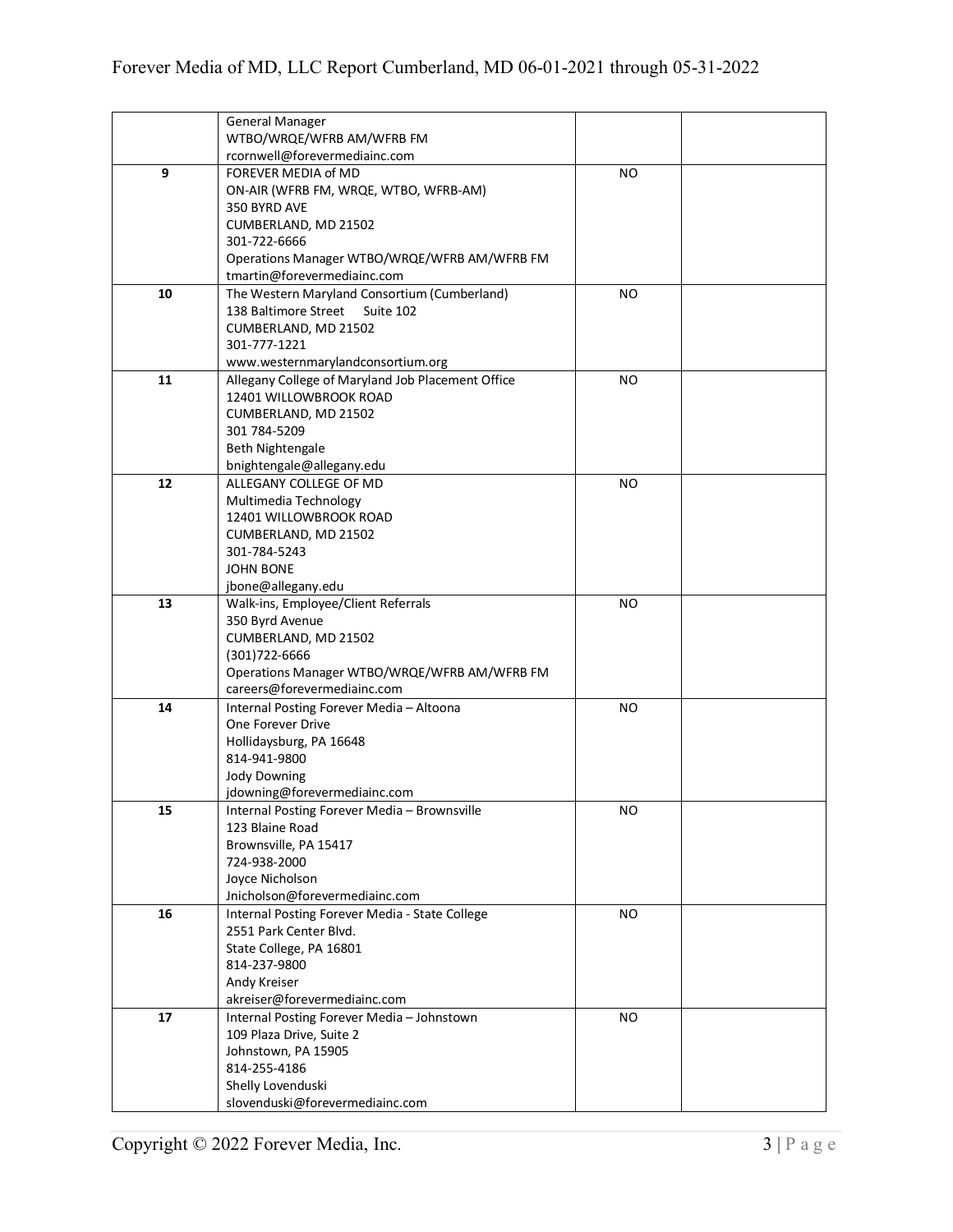| 18 | Internal Posting Forever Media - New Castle | NO.       |  |
|----|---------------------------------------------|-----------|--|
|    | 219 Savannah Gardner Road                   |           |  |
|    | New Castle, PA 16101                        |           |  |
|    | 724-654-5502                                |           |  |
|    | <b>Jill Hamilton</b>                        |           |  |
|    | jhamilton@forevermediainc.com               |           |  |
| 19 | Internal Posting Forever Media - Franklin   | <b>NO</b> |  |
|    | 1243 Liberty Street                         |           |  |
|    | Franklin, PA 16323                          |           |  |
|    | 814-432-2188                                |           |  |
|    | Jill Hamilton                               |           |  |
|    | jhamilton@forevermediainc.com               |           |  |
| 20 | Internal Posting Forever Media - Meadville  | <b>NO</b> |  |
|    | 900 Water Street                            |           |  |
|    | Meadville, PA 16335                         |           |  |
|    | 814-724-1111                                |           |  |
|    | Jill Hamilton                               |           |  |
|    | jhamilton@forevermediainc.com               |           |  |
|    |                                             |           |  |
| 21 | Internal Posting Forever Media - York       | <b>NO</b> |  |
|    | 275 Radio Road                              |           |  |
|    | Hanover, PA 17331                           |           |  |
|    | 717-637-3831                                |           |  |
|    | <b>Tammy Signor</b>                         |           |  |
|    | tsignor@forevermediainc.com                 |           |  |
| 22 | Internal Posting Forever Media - Cumberland | <b>NO</b> |  |
|    | 350 Byrd Avenue                             |           |  |
|    | Cumberland, MD 21502                        |           |  |
|    | 301-722-6666                                |           |  |
|    | Jeanie McLaughlin                           |           |  |
|    | jmclaughlin@forevermediainc.com             |           |  |
| 23 | Internal Posting Forever Media - Easton     | NO        |  |
|    | 306 Port Street                             |           |  |
|    | Easton, MD 21601                            |           |  |
|    | 410-822-3301                                |           |  |
|    | Patti Tibbitt                               |           |  |
|    | ptibbitt@forevermediainc.com                |           |  |
| 24 | Internal Posting Forever Media - Robinson   | <b>NO</b> |  |
|    | 2 Robinson Plaza, Suite 410                 |           |  |
|    | Pittsburgh, PA 15205                        |           |  |
|    | 412-275-3393                                |           |  |
|    | Dottie McCartney                            |           |  |
|    | dmccartney@forevermediainc.com              |           |  |
|    |                                             |           |  |
| 25 | Internal Posting Forever Media - Lebanon    | <b>NO</b> |  |
|    | 440 Rebecca Street                          |           |  |
|    | Lebanon, PA 17046                           |           |  |
|    | 717 272-7651                                |           |  |
|    | <b>Tammy Signor</b>                         |           |  |
|    | tsignor@forevermediainc.com                 |           |  |
| 26 | Internal Job Posting-Havre de Grace         | <b>NO</b> |  |
|    | 707 Revolution Street                       |           |  |
|    | Havre de Grace, MD 21078                    |           |  |
|    | 866-664-1037                                |           |  |
|    | Doug Hall                                   |           |  |
|    | dhall@forevermediainc.com                   |           |  |
|    |                                             |           |  |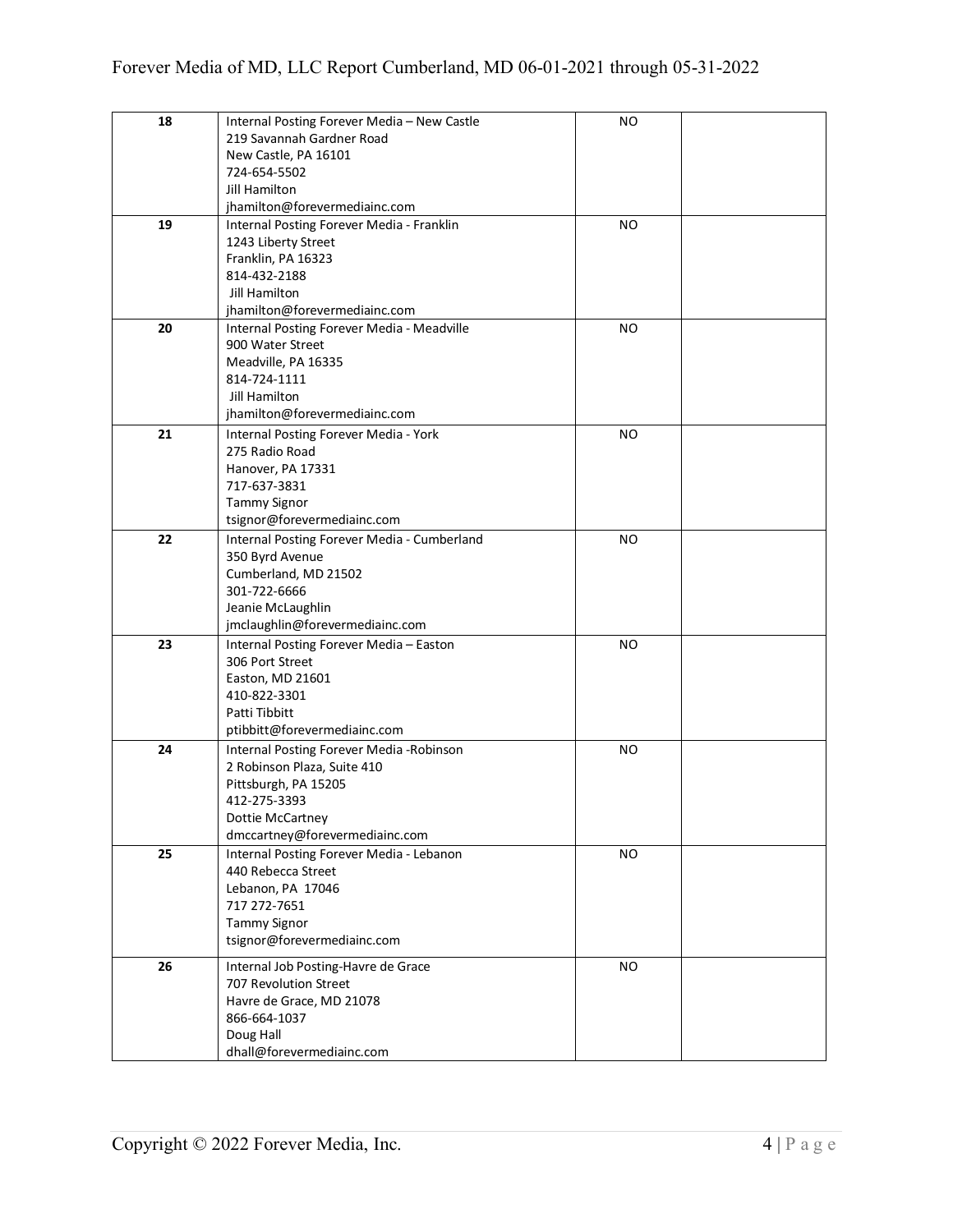| 27    | Internal Job Posting - Milford    | NO. |   |
|-------|-----------------------------------|-----|---|
|       | 1666 Blairs Pond Road             |     |   |
|       | Milford, DE 19963                 |     |   |
|       | 302-422-7575                      |     |   |
|       | Nanci Black                       |     |   |
|       | nblack@forevermediainc.com        |     |   |
| 28    | Internal Job Posting - Wilmington | NO. |   |
|       | 2727 Shipley Road                 |     |   |
|       | Wilmington, DE 19810              |     |   |
|       | 302-478-2700                      |     |   |
|       | Bobbi Jo Clifford                 |     |   |
|       | bclifford@forevermediainc.com     |     |   |
| Total |                                   |     | 0 |
|       |                                   |     |   |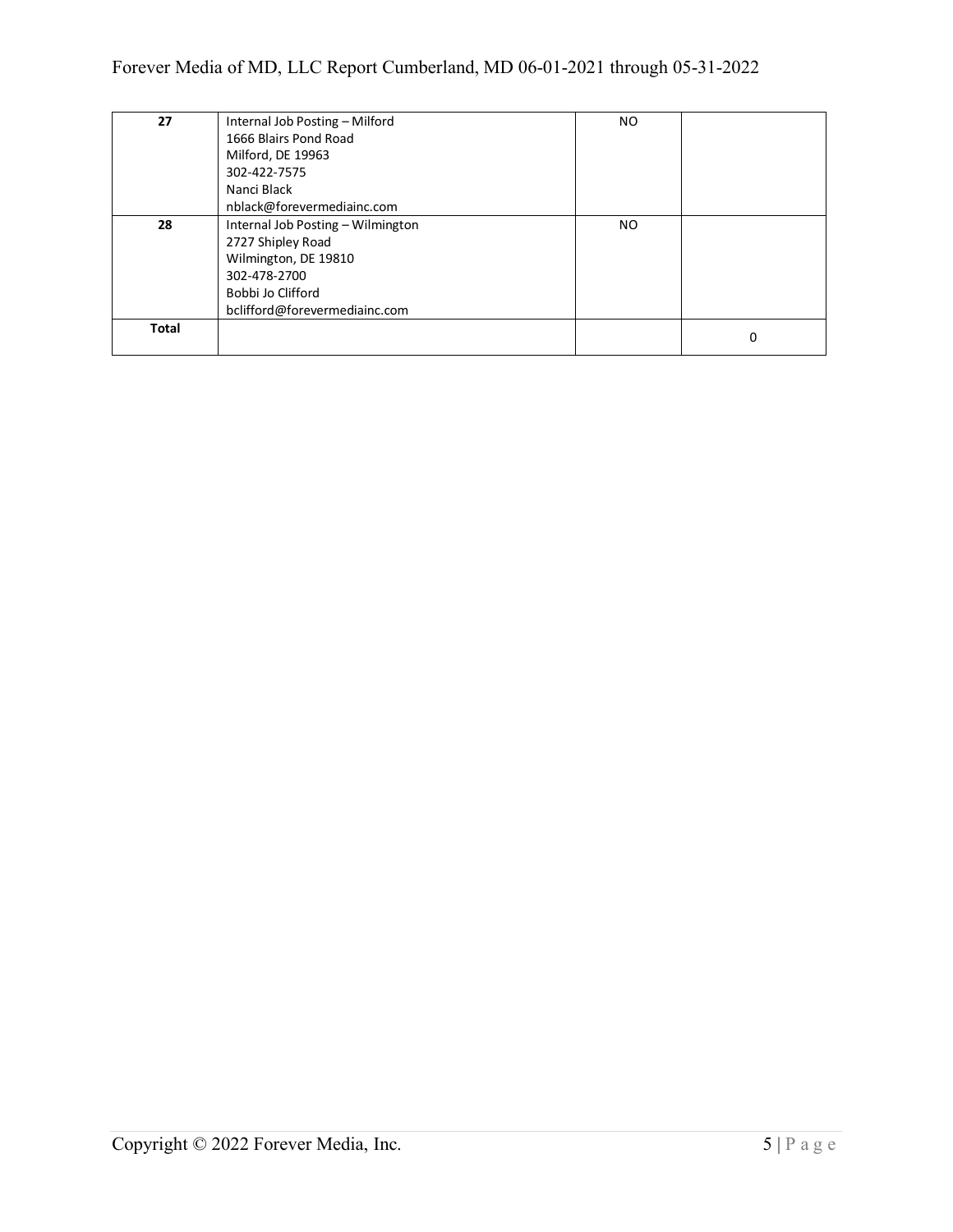## **Outreach Activities List:**

| Outreach<br><b>Number</b> | Date             | Recruitment<br><b>Initiative</b>        | <b>Description</b>                                                            | <b>Participants</b>                                     |
|---------------------------|------------------|-----------------------------------------|-------------------------------------------------------------------------------|---------------------------------------------------------|
| 1                         | 8/12/21          | #1 Conventions,                         | Pennsylvania CareerLink Day-The event                                         | Jennifer Martin                                         |
|                           |                  | Job Fairs, Career                       | featured open interviews and                                                  | represented all of the                                  |
|                           |                  | Days, Career Fairs                      | information on employment and career                                          | Forever Media stations.                                 |
|                           |                  |                                         | opportunities. Information on all                                             |                                                         |
|                           |                  |                                         | current employment opportunities with                                         |                                                         |
|                           |                  |                                         | Forever Media Inc. was offered to                                             |                                                         |
|                           |                  |                                         | attendees. In addition, the information                                       |                                                         |
|                           |                  |                                         | was left with Pennsylvania CareerLink                                         |                                                         |
|                           |                  |                                         | of Greene County to be used with                                              |                                                         |
|                           |                  |                                         | future candidates looking for                                                 |                                                         |
|                           |                  |                                         | employment.                                                                   |                                                         |
| $\overline{2}$            | 8/17 and 8/18/21 | #1 Conventions,                         | APG Chesapeake Virtual Job Fair-open                                          | Diane Fetty, CHRD                                       |
|                           |                  | Job Fairs, Career                       | to all employers to connect with job                                          | represented all of the                                  |
| 3                         | 9/8/21           | Days, Career Fairs<br>#1 Conventions,   | seekers.<br>Susquehanna Workforce Network Job                                 | Forever Media stations<br>Nick Brino, GM - Havre        |
|                           |                  | Job Fairs, Career                       | Fair-This is a multi-employer event held                                      | De Grace                                                |
|                           |                  | Days, Career Fairs                      | at Ripken Stadium as a way to network                                         | Doug Hall, AE - Havre De                                |
|                           |                  |                                         | and connect with potential employees                                          | Grace represented all of                                |
|                           |                  |                                         |                                                                               | the Forever Media                                       |
|                           |                  |                                         |                                                                               | stations                                                |
| 4                         | 9/29/21          | #1 Conventions,                         | <b>MD-PA College Center Alliance-</b>                                         | Diane Fetty, CHRD                                       |
|                           |                  | Job Fairs, Career                       | Opportunity to Connect with thousands                                         | represented all of the                                  |
|                           |                  | Days, Career Fairs                      | of students at the Fall 2021 Virtual                                          | <b>Forever Media stations</b>                           |
|                           |                  |                                         | Career Fair for the MD-PA College                                             |                                                         |
|                           |                  |                                         | Career Center Alliance: Dickinson                                             |                                                         |
|                           |                  |                                         | College, Gettysburg College, Goucher                                          |                                                         |
|                           |                  |                                         | College, Hood College, McDaniel                                               |                                                         |
|                           |                  |                                         | College, Mount St. Mary's University,                                         |                                                         |
|                           |                  |                                         | Muhlenberg College, Notre Dame of<br>Maryland University, St. John's College, |                                                         |
|                           |                  |                                         | and Washington College                                                        |                                                         |
| 5                         | 9/30/21          | #1 Conventions,                         | Point Park University-connected with                                          | Diane Fetty, CHRD                                       |
|                           |                  | Job Fairs, Career                       | students of Roland School of Business                                         | represented all of the                                  |
|                           |                  | Days, Career Fairs                      | to discuss career opportunities,                                              | <b>Forever Media stations</b>                           |
|                           |                  |                                         | internships and full-time employment.                                         |                                                         |
| 6                         | 9/30/21          | #1 Conventions,                         | Thomas Jefferson University-Jefferson                                         | Diane Fetty, CHRD                                       |
|                           |                  | Job Fairs, Career                       | Falls East-connected with students to                                         | represented all of the                                  |
|                           |                  | Days, Career Fairs                      | discuss career opportunities,                                                 | <b>Forever Media stations</b>                           |
|                           |                  |                                         | internships and full-time employment.                                         |                                                         |
| $\overline{7}$            | 10/20/21         | #1 Conventions,                         | <b>Frostburg State University Virtual</b>                                     | Diane Fetty, CHRD                                       |
|                           |                  | Job Fairs, Career<br>Days, Career Fairs | Career and Internship Fair- opportunity<br>to discuss career opportunities,   | represented all of the<br><b>Forever Media stations</b> |
|                           |                  |                                         | internships and full-time employment.                                         |                                                         |
| 8                         | 10/20/21         | #1 Conventions,                         | Seton Hill University- opportunity to                                         | David Pavlic represented                                |
|                           |                  | Job Fairs, Career                       | discuss career opportunities,                                                 | all of the Forever Media                                |
|                           |                  | Days, Career Fairs                      | internships and full-time employment.                                         | stations.                                               |
|                           |                  |                                         |                                                                               |                                                         |
| 9                         | 10/27/21         | #1 Conventions,                         | DOL JF at Chase Center- opportunity to                                        | Don Dalesio and Steve                                   |
|                           |                  | Job Fairs, Career                       | discuss career opportunities and full-                                        | Viehmeyer represented                                   |
|                           |                  | Days, Career Fairs                      | time employment with the attendees.                                           | all of the Forever Media                                |
|                           |                  |                                         |                                                                               | stations.                                               |
| 10                        | 11/11/21         | #1 Conventions,                         | Point Park University- opportunity to                                         | David Pavlic represented                                |
|                           |                  | Job Fairs, Career                       | discuss career opportunities,                                                 | all of the Forever Media                                |
|                           |                  | Days, Career Fairs                      | internships and full-time employment.                                         | stations.                                               |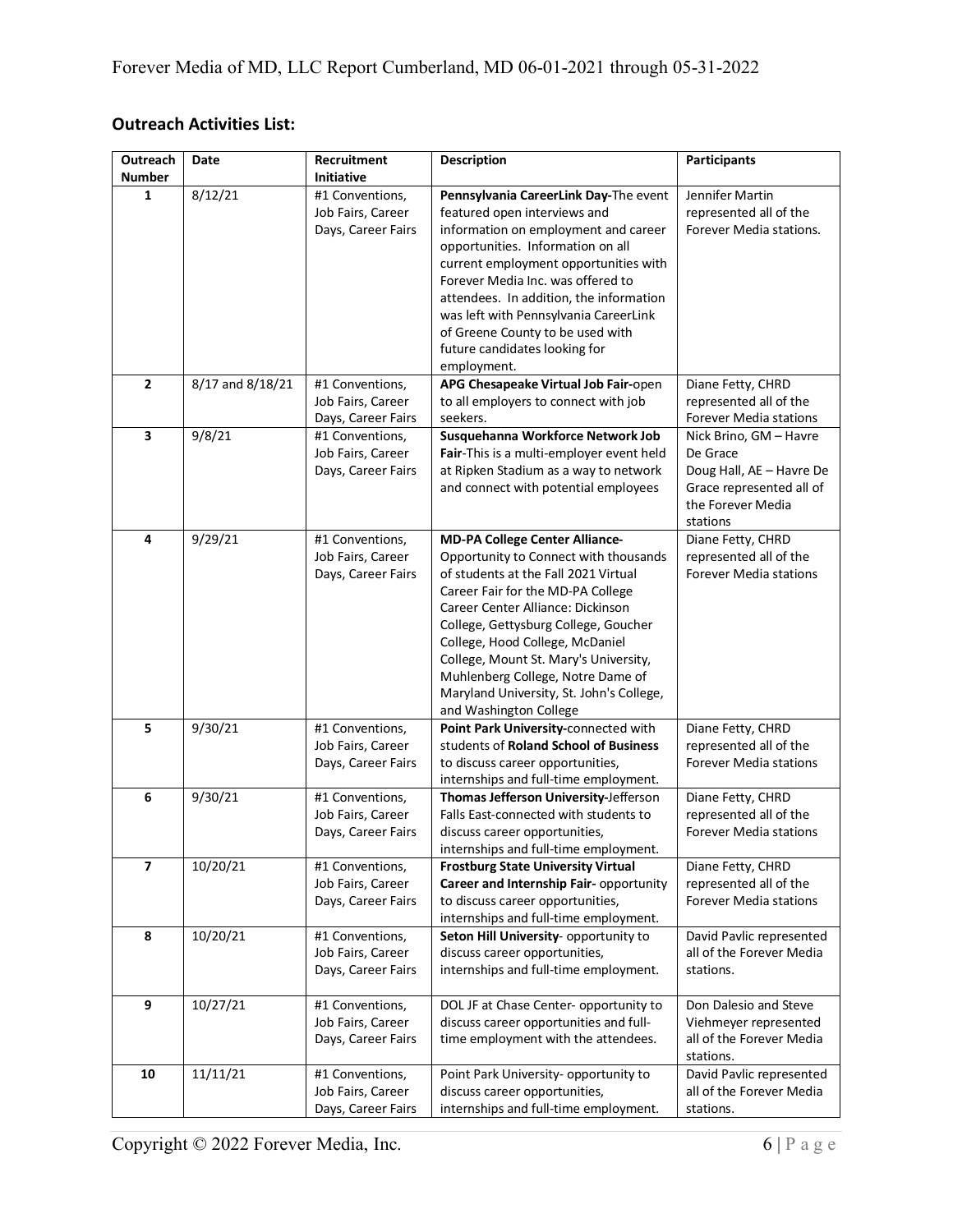| 11 | 2/16/22   | #1 Conventions,<br>Job Fairs, Career<br>Days, Career Fairs | Spring 2022 NE Ohio Regional Career<br>Exploration Fair (school attendees: The<br>University of Akron Baldwin Wallace,<br>Walsh University, Youngstown State<br>University, Mount Union, Cleveland<br>State University, Ursuline, Hiram<br>College, Lake Erie College, Cuyahoga<br>Community College, Stark State).<br>Opportunity to discuss career<br>opportunities, internships and full-time<br>employment.                                                                                                                                                                                                                                                                                                                                                                                                                                                                                                                                                   | Diane Fetty, CHRD<br>represented all of the<br>Forever Media stations                                 |
|----|-----------|------------------------------------------------------------|-------------------------------------------------------------------------------------------------------------------------------------------------------------------------------------------------------------------------------------------------------------------------------------------------------------------------------------------------------------------------------------------------------------------------------------------------------------------------------------------------------------------------------------------------------------------------------------------------------------------------------------------------------------------------------------------------------------------------------------------------------------------------------------------------------------------------------------------------------------------------------------------------------------------------------------------------------------------|-------------------------------------------------------------------------------------------------------|
| 12 | 2/25/22   | #1 Conventions,<br>Job Fairs, Career<br>Days, Career Fairs | Juniata College Career Day 2022<br>Participation in the 2021 Juniata College<br>Career Day virtual event. This event<br>was designed to bring students<br>together with employers and alumni<br>from 120+ business, industry and public<br>service to discuss student career<br>options, internships and full-time                                                                                                                                                                                                                                                                                                                                                                                                                                                                                                                                                                                                                                                | Bethany Hildebrand,<br>Local Sales Manager<br>represented all of the<br><b>Forever Media stations</b> |
| 13 | 2/28/2022 | #1 Conventions,<br>Job Fairs, Career<br>Days, Career Fairs | employment opportunities.<br>JOB EXPO/THE PENNSYLVANIA STATE<br>UNIVERSITY- THE COLLEGE OF<br><b>COMMUNICATIONS</b><br>Virtual participation in the 2022 PSU<br>College of communications Virtual<br>JobExpo. The Pennsylvania State<br>University's College of Communications<br>is the largest ACEEJMC accredited<br>undergraduate communications<br>program in the country. This Job Expo<br>is designed for Penn State's top-notch<br>advertising, public relations, film/video,<br>journalism, media studied and<br>telecommunications students and<br>alumni to meet with Radio Broadcasting<br>Groups, public relations firms,<br>newspapers, magazines, production<br>companies and broadcast and cable<br>organizations. We have found that<br>participation in this Job Expo has<br>provided us an opportunity to meet<br>strong candidates with relevant<br>experience in an extremely efficient<br>manner covering the entire mid-Atlantic<br>region. | Diane Fetty, CHRD<br>represented all of the<br><b>Forever Media stations</b>                          |
| 14 | 3/1/22    | #1 Conventions,<br>Job Fairs, Career<br>Days, Career Fairs | Spring 2022 McDaniel College Virtual<br>Job & Internship Fair. Opportunity to<br>discuss career opportunities,<br>internships and full-time employment.                                                                                                                                                                                                                                                                                                                                                                                                                                                                                                                                                                                                                                                                                                                                                                                                           | Diane Fetty, CHRD<br>represented all of the<br><b>Forever Media stations</b>                          |
| 15 | 3/8/22    | #1 Conventions,<br>Job Fairs, Career<br>Days, Career Fairs | University of Delaware's 2022<br>Communications, Marketing & Media<br>Career Meetup. Opportunity to discuss<br>career opportunities, internships and<br>full-time employment.                                                                                                                                                                                                                                                                                                                                                                                                                                                                                                                                                                                                                                                                                                                                                                                     | Diane Fetty, CHRD<br>represented all of the<br><b>Forever Media stations</b>                          |
| 16 | 3/30/22   | #1 Conventions,<br>Job Fairs, Career<br>Days, Career Fairs | The Greater Connellsville Chamber of<br>Commerce. Opportunity to meet with<br>job seekers.                                                                                                                                                                                                                                                                                                                                                                                                                                                                                                                                                                                                                                                                                                                                                                                                                                                                        | David Pavlic represented<br>all of the Forever Media<br>stations                                      |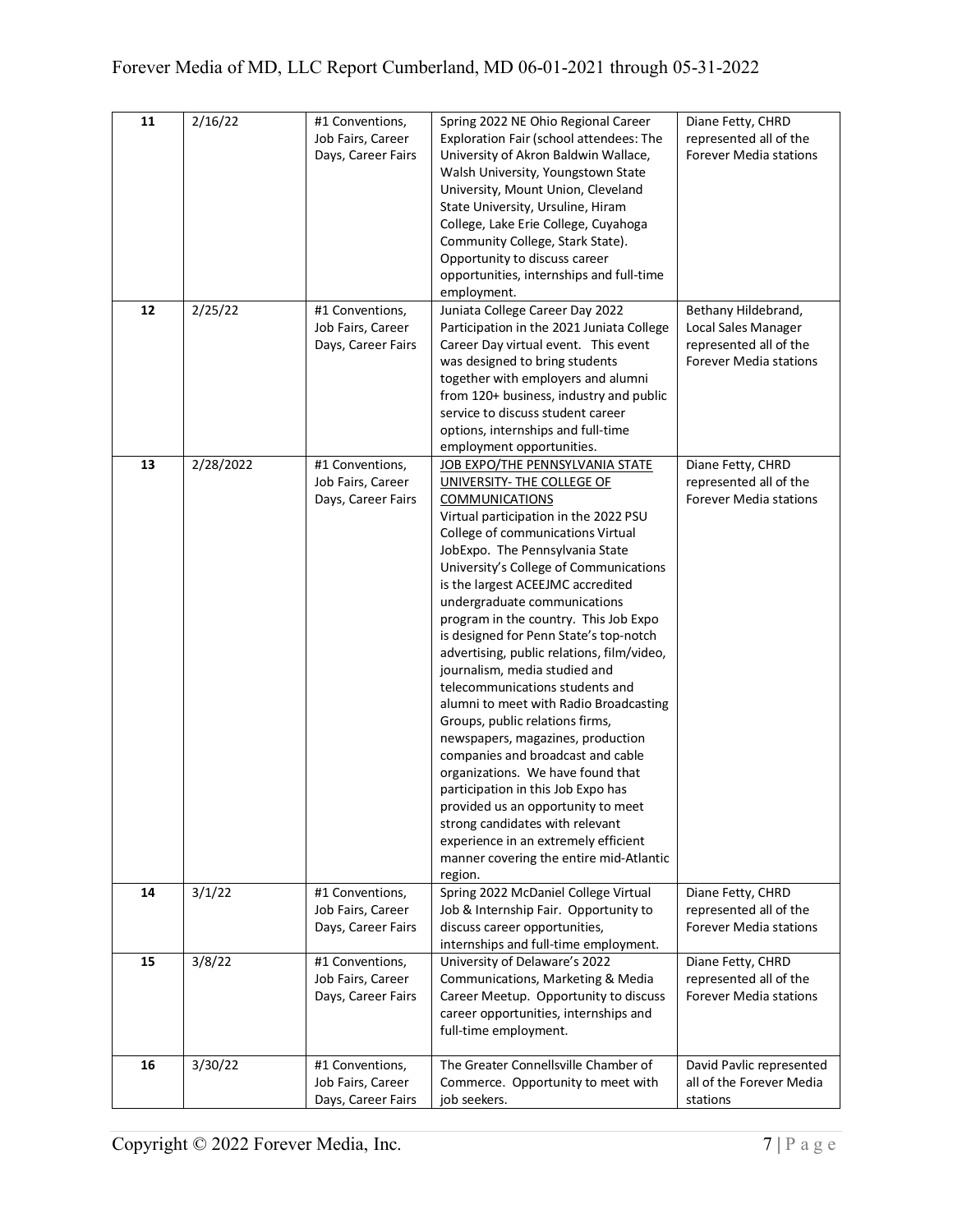| 17 | 4/6/22            | #1 Conventions,    | Wilmington University-attended a           | Diane Fetty, CHRD         |
|----|-------------------|--------------------|--------------------------------------------|---------------------------|
|    |                   | Job Fairs, Career  | virtual job fair with an opportunity to    | represented all of the    |
|    |                   | Days, Career Fairs | meet with WilmU students and alumni.       | Forever Media stations    |
| 18 | 5/3/22            | #1 Conventions,    | Cambria County Job Fair-opportunity to     | Bethany Hildebrand,       |
|    |                   | Job Fairs, Career  | meet with job seekers                      | GSM represented all of    |
|    |                   | Days, Career Fairs |                                            | the Forever stations.     |
| 19 | Ongoing           | #2 Hosted Job      | FOREVER MEDIA hosts an on-going job        | Diane Fetty, CHRD         |
|    |                   | Fairs              | fair on its website                        |                           |
|    |                   |                    | www.forevermediainc.com where              |                           |
|    |                   |                    |                                            |                           |
|    |                   |                    | applicants have an opportunity to view     |                           |
|    |                   |                    | open positions, by market, and submit a    |                           |
|    |                   |                    | resume.                                    |                           |
| 20 | 09/29/21          | #2 Hosted Job      | In House Job Fair at Station location,     | <b>Contact Tim Martin</b> |
|    |                   | Fairs              | 350 Byrd Avenue Cumberland, MD             | <b>Operations Manager</b> |
|    |                   |                    | 21502.                                     | (301) 722-6666            |
|    |                   |                    | Advertisements were aired on all four      | 350 Byrd Avenue           |
|    |                   |                    | radio stations. Listeners were invited to  | Cumberland, MD            |
|    |                   |                    | come to our offices for future openings.   | 21502                     |
|    |                   |                    | Staff was prepared to give studio tours,   |                           |
|    |                   |                    | and management was on hand for             |                           |
|    |                   |                    |                                            |                           |
|    |                   |                    | applicant questions.                       |                           |
| 21 | 05/11/22          | #2 Hosted Job      | In House Job Fair at Station location,     | <b>Contact Tim Martin</b> |
|    |                   | Fairs              | 350 Byrd Avenue Cumberland, MD             | <b>Operations Manager</b> |
|    |                   |                    | 21502. Advertisements were aired on        | (301) 722-6666            |
|    |                   |                    | all four radio stations and on web site.   | 350 Byrd Avenue           |
|    |                   |                    | Listeners were invited to come to our      | Cumberland, MD            |
|    |                   |                    | offices for future openings. Staff was     | 21502                     |
|    |                   |                    | prepared to give studio tours, and         |                           |
|    |                   |                    | management was on hand for applicant       |                           |
|    |                   |                    | questions.                                 |                           |
| 22 | None this period. | #5 Forever Media   | Forever Media Radio helps prepare          |                           |
|    |                   | Internship         | students to take their place in society as |                           |
|    |                   | Program            | active, critical and engaged media         |                           |
|    |                   |                    | professionals. We provide internship       |                           |
|    |                   |                    |                                            |                           |
|    |                   |                    | opportunities to students every year.      |                           |
|    |                   |                    | We work to design a program that           |                           |
|    |                   |                    | allows students to earn college credit     |                           |
|    |                   |                    | for hands on experience at the radio       |                           |
|    |                   |                    | station. The Internships are designed to   |                           |
|    |                   |                    | meet the needs of the radio station and    |                           |
|    |                   |                    | academic requirements of the college       |                           |
|    |                   |                    | or university where the student is         |                           |
|    |                   |                    | enrolled. Each internship is uniquely      |                           |
|    |                   |                    | designed to help prepare students to       |                           |
|    |                   |                    | take their place in society as active,     |                           |
|    |                   |                    | critical and engaged media                 |                           |
|    |                   |                    | professionals. Students may work with      |                           |
|    |                   |                    | the News Director, Program Director,       |                           |
|    |                   |                    | Business Manager, Chief Engineer, Sales    |                           |
|    |                   |                    | Manager or the General Manager to          |                           |
|    |                   |                    | fulfill their Internship. Promotional      |                           |
|    |                   |                    |                                            |                           |
|    |                   |                    | interns. They helped develop, plan,        |                           |
|    |                   |                    | implement, and recap ways to market        |                           |
|    |                   |                    | and promote the station group. They        |                           |
|    |                   |                    | attend Live Action Broadcasts for the      |                           |
|    |                   |                    | radio network and help promote the         |                           |
|    |                   |                    | event.                                     |                           |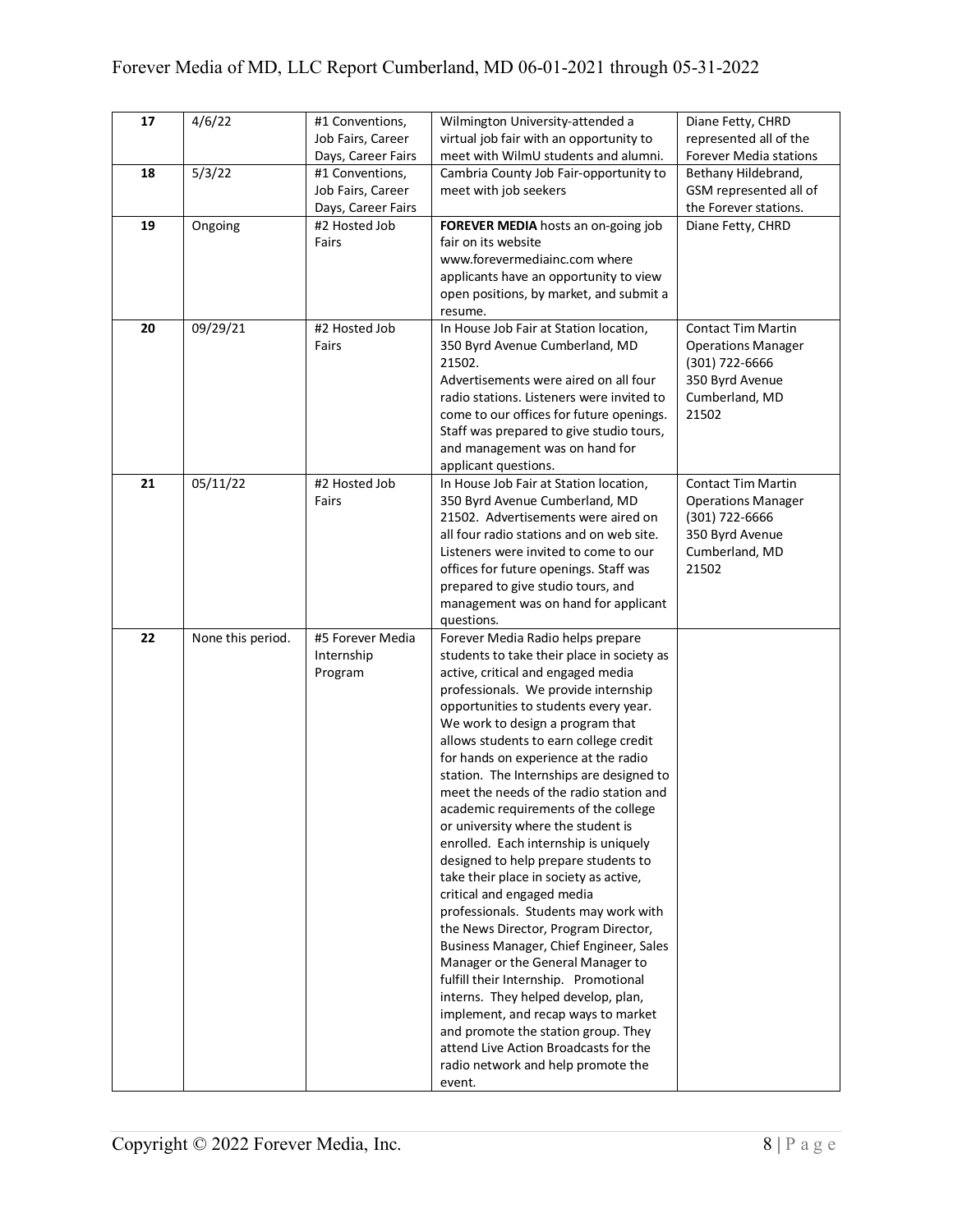| 23 | 6/9/21                | #8 Establishment<br>of Training<br>Programs for<br><b>Station Personnel</b> | Maryland DE Delaware Broadcasters<br>Association Board of Directors Meeting<br>via Zoom                                                                                                                                                                                                                                                                                                                                                       | Mark Schollenberger,<br>Market Manager                                                           |
|----|-----------------------|-----------------------------------------------------------------------------|-----------------------------------------------------------------------------------------------------------------------------------------------------------------------------------------------------------------------------------------------------------------------------------------------------------------------------------------------------------------------------------------------------------------------------------------------|--------------------------------------------------------------------------------------------------|
| 24 | 11/4/21               | #8 Establishment<br>of Training<br>Programs for<br><b>Station Personnel</b> | Maryland DE Delaware Broadcasters<br>Association Board of Directors Meeting<br>via Zoom                                                                                                                                                                                                                                                                                                                                                       | Mark Schollenberger,<br>Market Manager                                                           |
| 25 | 12/9/21               | #8 Establishment<br>of Training<br>Programs for<br><b>Station Personnel</b> | Pennsylvania Association of<br>Broadcasters held a virtual meeting.<br>Presentations of broadcast innovations,<br>programming and legal concerns.                                                                                                                                                                                                                                                                                             | Bobbi Castellucci, Market<br>Manger, Dave Davies,<br>Market Manager, Mike<br>Sherry, VP of Sales |
| 26 | 1/14/22               | #8 Establishment<br>of Training<br>Programs for<br><b>Station Personnel</b> | Maryland DE Delaware Broadcasters<br><b>Association Board of Directors Meeting</b><br>via Zoom                                                                                                                                                                                                                                                                                                                                                | Mark Schollenberger,<br>Market Manager                                                           |
| 27 | 5/5/22 thru<br>5/6/22 | #8 Establishment<br>of Training<br>Programs for<br><b>Station Personnel</b> | Pennsylvania Association of<br>Broadcasters held an in-person Board of<br>Directors meeting and Awards<br>Luncheon at the Harrisburg Hilton.                                                                                                                                                                                                                                                                                                  | Bobbi Castellucci, Market<br>Manger, Dave Davies,<br>Market Manager                              |
| 28 | <b>Bi-Monthly</b>     | #8 Establishment<br>of Training<br>Programs for<br><b>Station Personnel</b> | Forever Media Corporate Program<br>Director, Mike Stevens, conducts a bi-<br>monthly telephone conference call with<br>the Program Directors and General<br>Managers to review, guide and train in<br>order to help them succeed in their<br>careers and the overall operation of the<br>Radio Stations. These calls routinely<br>include coaching and support from<br>Forever Media President Lynn Deppen<br>and Radio Consultant Joel Raab. | Program Directors and<br>GMs with Mike Stevens                                                   |
| 29 | Weekly                | #8 Establishment<br>of Training<br>Programs for<br><b>Station Personnel</b> | A weekly telephone conference call is<br>held on Thursdays at 10:31 am with<br>Production Directors and copywriters,<br>who are divided into group, to share<br>ideas for commercials and promos.                                                                                                                                                                                                                                             | Production Directors and<br>Copywriters                                                          |
| 30 | Weekly                | #8 Establishment<br>of Training<br>Programs for<br><b>Station Personnel</b> | A weekly telephone conference call is<br>held on Tuesdays at 10:31 am with the<br>programming air staff, who are divided<br>into group, to share ideas on air<br>content.                                                                                                                                                                                                                                                                     | Programming Staff                                                                                |
| 31 | Occasionally          | #8 Establishment<br>of Training<br>Programs for<br><b>Station Personnel</b> | Mike Stevens will occasionally share a<br>webinar or presentation to<br>programming and/or production<br>directors and copywriters as they are<br>held by consultants and other<br>broadcast organizations.                                                                                                                                                                                                                                   | Programming/Production<br>Staff                                                                  |
| 32 | Monthly               | #8 Establishment<br>of Training<br>Programs for<br><b>Station Personnel</b> | Forever Media Corporate Program<br>Director, Mike Stevens conducts a<br>monthly telephone conference call with<br>Production Directors and Copy Writers<br>to guide, and train in order to help<br>them succeed in their careers, as well<br>as share ideas and talk about trends in<br>copy writing and production. These<br>calls include coaching and support from<br>Mike.                                                                | Production Directors and<br>Copywriters with Mike<br><b>Stevens</b>                              |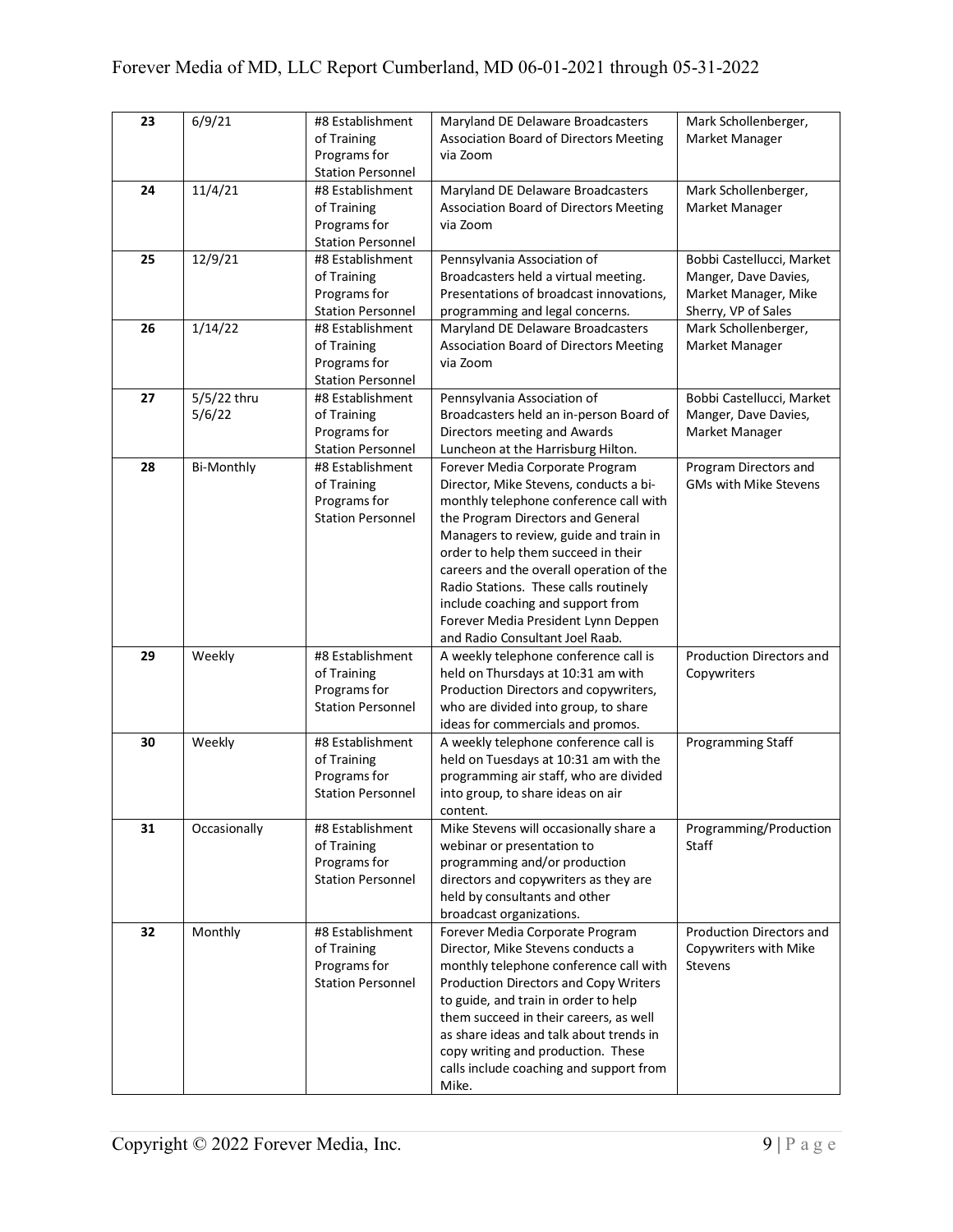| 33 | Daily        | #8 Establishment                | Account Executives are provided with                                   | Sales Staff        |
|----|--------------|---------------------------------|------------------------------------------------------------------------|--------------------|
|    |              | of Training                     | daily group sales meetings to further                                  |                    |
|    |              | Programs for                    | their understanding of sales,                                          |                    |
|    |              | <b>Station Personnel</b>        | communication, marketing                                               |                    |
|    |              |                                 | trends/opportunities and sales                                         |                    |
|    |              |                                 | information. These morning meetings                                    |                    |
|    |              |                                 | are usually led by the General Sales                                   |                    |
|    |              |                                 | Manager or General Manager. When                                       |                    |
|    |              |                                 | individual training is required, the                                   |                    |
|    |              |                                 | Account Executives are assisted by the                                 |                    |
|    |              |                                 |                                                                        |                    |
|    |              |                                 | General Sales Manager and/or the<br>General Manager.                   |                    |
|    |              |                                 |                                                                        |                    |
| 34 | Ongoing      | #8 Establishment                | Forever Media makes available                                          | All Management and |
|    |              | of Training                     | Monarch (previously Matrix Solutions)                                  | sales staff        |
|    |              | Programs for                    | to the Sales Department. Matrix offers                                 |                    |
|    |              | <b>Station Personnel</b>        | a web-based media-specific software                                    |                    |
|    |              |                                 | platform that enables the sales                                        |                    |
|    |              |                                 | department to maximize their                                           |                    |
|    |              |                                 | advertising opportunities. The program                                 |                    |
|    |              |                                 | provides media sales workflow while                                    |                    |
|    |              |                                 | giving the exact information needed for                                |                    |
|    |              |                                 | prospecting, managing, evaluating, and                                 |                    |
|    |              |                                 | closing business. Training tools for all                               |                    |
|    |              |                                 | aspects of sales are provided and                                      |                    |
|    |              |                                 | available within this program.                                         |                    |
| 35 | Annually and | #8 Establishment                | Forever Media supports and has a                                       | All Employees      |
|    | upon hire    | of Training                     | commitment to the principals of equal                                  |                    |
|    |              | Programs for                    | employment opportunity and intends                                     |                    |
|    |              | <b>Station Personnel</b>        | to provide a work environment free                                     |                    |
|    |              |                                 | from unlawful discrimination of any                                    |                    |
|    |              |                                 | kind. In keeping with this commitment,                                 |                    |
|    |              |                                 | upon hire, all new employees are put                                   |                    |
|    |              |                                 | through Sexual Harassment training and                                 |                    |
|    |              |                                 | every employee trained annually.                                       |                    |
| 36 | Weekly       | #8 Establishment<br>of Training | Forever Media incorporates an                                          | All Employees      |
|    |              | Programs for                    | additional level of employee training<br>with the ThinkZoom-P1Learning |                    |
|    |              | <b>Station Personnel</b>        | program. P1Learning provides on-line                                   |                    |
|    |              |                                 | training and operations development                                    |                    |
|    |              |                                 | solutions focused exclusively on the                                   |                    |
|    |              |                                 | media industry. P1 provides selling                                    |                    |
|    |              |                                 | techniques and concepts, tips, training,                               |                    |
|    |              |                                 | development leadership advice and                                      |                    |
|    |              |                                 | legal compliance requirements to                                       |                    |
|    |              |                                 | salespersons, human resources,                                         |                    |
|    |              |                                 | supervisors and management. All                                        |                    |
|    |              |                                 | Forever Media employees have access                                    |                    |
|    |              |                                 | to hundreds of interactive courses, tests                              |                    |
|    |              |                                 | and written materials on a variety of                                  |                    |
|    |              |                                 | topics relevant to the industry.                                       |                    |
|    |              |                                 |                                                                        |                    |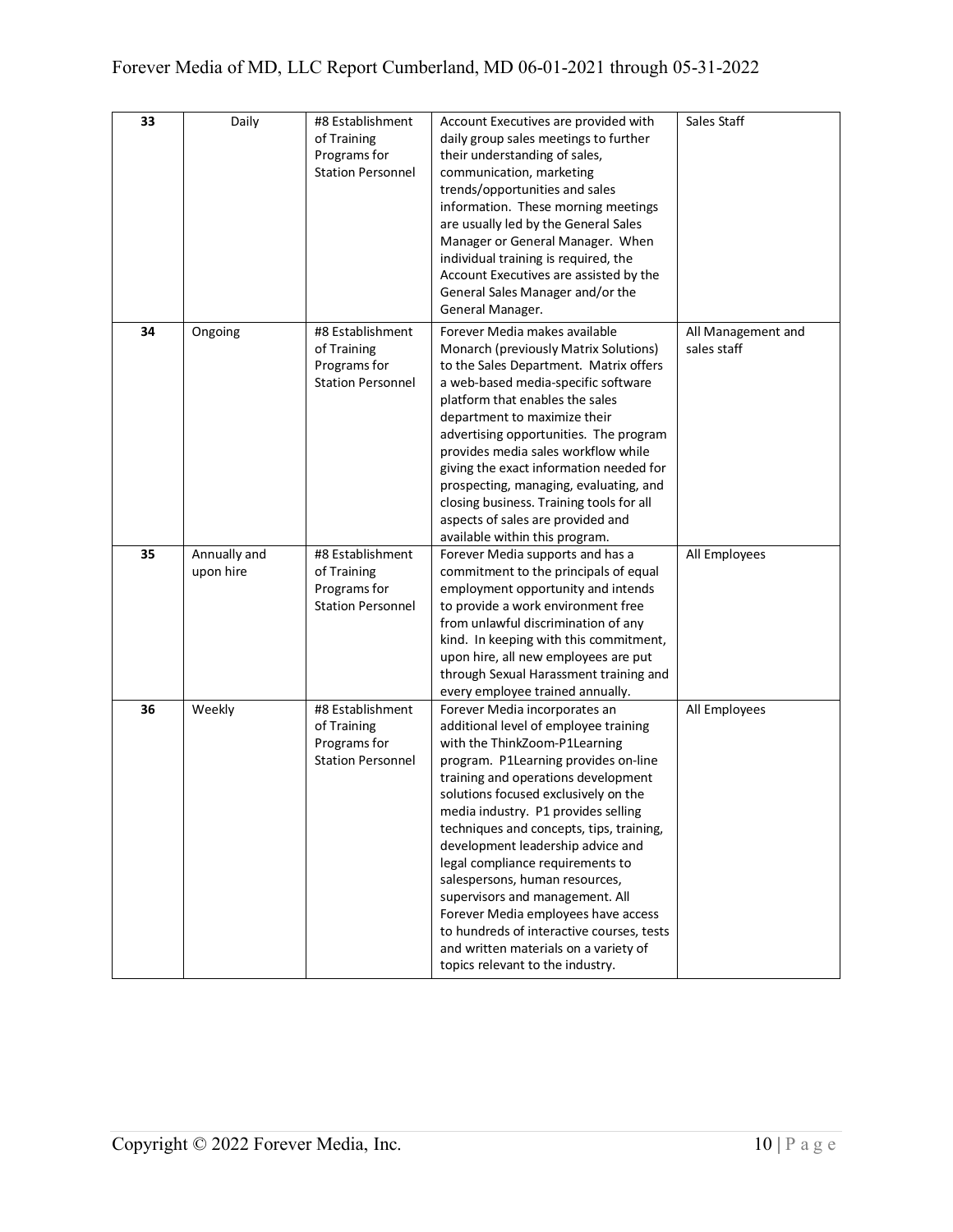| 37 | Ongoing  | #8 Establishment            | Forever Media General Managers                                                  | VP of Sales, GM's, GSM's, |
|----|----------|-----------------------------|---------------------------------------------------------------------------------|---------------------------|
|    |          | of Training                 | schedule weekly, daily and individual                                           | Sales Staff, Market       |
|    |          | Programs for                | meetings with Sales Account Executives                                          | Managers                  |
|    |          | <b>Station Personnel</b>    | to review, guide and train in order to                                          |                           |
|    |          |                             | help each succeed in their career.                                              |                           |
|    |          |                             | Additionally, every Tuesday morning,                                            |                           |
|    |          |                             | the Vice-President of Sales conducts a                                          |                           |
|    |          |                             | telephone-conferenced webinar to                                                |                           |
|    |          |                             | mentor all Forever Media station                                                |                           |
|    |          |                             | General Managers, General Sales                                                 |                           |
|    |          |                             | Managers, Market Managers through a                                             |                           |
|    |          |                             | process of informal discussion of                                               |                           |
|    |          |                             | knowledge, education, coaching and                                              |                           |
|    |          |                             | support as it relates to work, career, or                                       |                           |
|    |          |                             | professional development.                                                       |                           |
| 38 | Ongoing  | #8 Establishment            | The station's General Manager, General                                          | Sales Staff               |
|    |          | of Training                 | Sales Manager and Account Executives                                            |                           |
|    |          | Programs for                | routinely train on-line with the Radio                                          |                           |
|    |          | <b>Station Personnel</b>    | Advertising Bureau. During this period,                                         |                           |
|    |          |                             | all have earned Radio Marketing                                                 |                           |
|    |          |                             | Professional Certifications from the                                            |                           |
|    |          |                             | Radio Advertising Bureau. These                                                 |                           |
|    |          |                             | educational and instructional courses                                           |                           |
|    |          |                             | are designed to improve our sales                                               |                           |
|    |          |                             | team's knowledge about radio and                                                |                           |
|    |          |                             | offers educational/instructional courses                                        |                           |
|    |          |                             | designed to improve management,                                                 |                           |
|    |          |                             | daily operations and leadership of the                                          |                           |
|    |          |                             | Radio Stations.                                                                 |                           |
| 39 | Ongoing  | #8 Establishment            | The General Manager and General Sales                                           | GM's, GSM's               |
|    |          | of Training<br>Programs for | Manager have routinely trained on-line<br>with the Pennsylvania Associations of |                           |
|    |          | <b>Station Personnel</b>    | Broadcasters (The Local Broadcast Sales                                         |                           |
|    |          |                             | Team & P1 Selling).                                                             |                           |
| 40 | Ongoing  | #8 Establishment            | Forever Media makes available                                                   | Traffic staff, Sales      |
|    |          | of Training                 | Marketron which offers a web-based                                              | Assistants, Programming   |
|    |          | Programs for                | media-specific software platform that                                           | Staff, and Business       |
|    |          | <b>Station Personnel</b>    | enables the traffic departments,                                                | Managers                  |
|    |          |                             | production departments, and business                                            |                           |
|    |          |                             | managers to maximize their managing                                             |                           |
|    |          |                             | and invoicing of commercials, non-                                              |                           |
|    |          |                             | traditional revenue and digital. Training                                       |                           |
|    |          |                             | tools for all aspects are provided and                                          |                           |
|    |          |                             | available within this program.                                                  |                           |
| 41 | Ongoing  | #8 Establishment            | Forever Media makes available                                                   | Sales Staff               |
|    |          | of Training                 | Nielsen. Nielsen offers platform                                                |                           |
|    |          | Programs for                | training for the sales                                                          |                           |
|    |          | <b>Station Personnel</b>    | department. Training tools for all                                              |                           |
|    |          |                             | aspects are provided and available                                              |                           |
|    |          |                             | within this program including a monthly                                         |                           |
|    |          |                             | calendar of training sessions.                                                  |                           |
|    |          |                             |                                                                                 |                           |
| 42 | 04/22/21 | #10 Participation           | Program Advisory Committee for                                                  | O.M. Tim Martin is a      |
|    |          | of programs                 | Allegany College of Maryland's                                                  | standing committee        |
|    |          | relating to career          | Multimedia Technology. This was the                                             | member. Jim Van, news     |
|    |          | opportunities in            | spring meeting of that committee. This                                          | director was also in      |
|    |          | broadcasting                | is an on-going advisory committee, to                                           | attendance.               |
|    |          | sponsored by                | help guide the future of the Multimedia<br>Technology Program.                  |                           |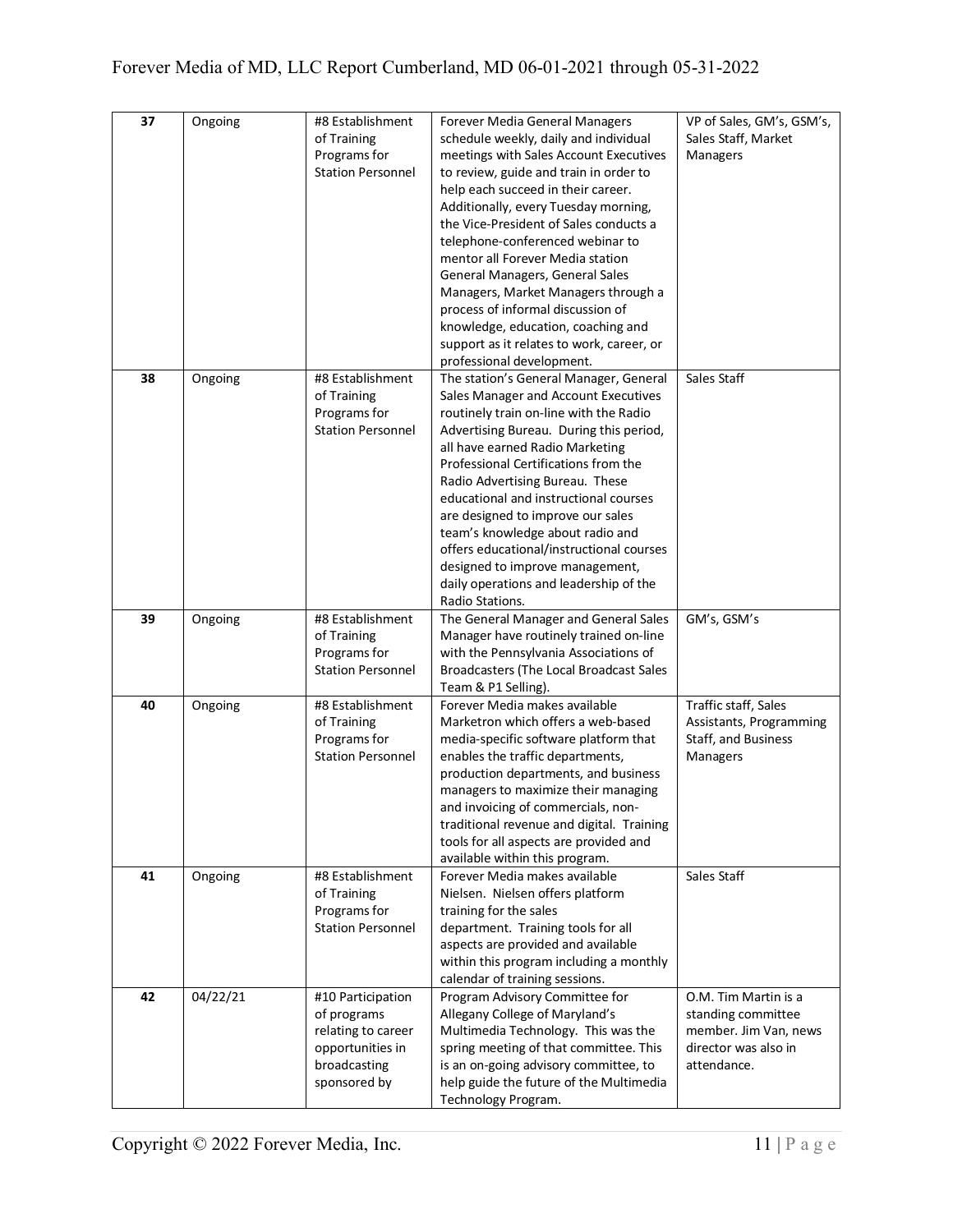|    |                     | educational<br>institutions                                                                                                               |                                                                                                                                                                                                                                                                                                                                                                                                                                                                                                                                                                                                                            |                                                                                                                                             |
|----|---------------------|-------------------------------------------------------------------------------------------------------------------------------------------|----------------------------------------------------------------------------------------------------------------------------------------------------------------------------------------------------------------------------------------------------------------------------------------------------------------------------------------------------------------------------------------------------------------------------------------------------------------------------------------------------------------------------------------------------------------------------------------------------------------------------|---------------------------------------------------------------------------------------------------------------------------------------------|
| 43 | 9/28/21             | #10 Participation<br>of programs<br>relating to career<br>opportunities in<br>broadcasting<br>sponsored by<br>educational<br>institutions | Participation in the Penn Highlands<br>Community College. Spoke to the<br>Media Production Class regarding the<br>radio industry.                                                                                                                                                                                                                                                                                                                                                                                                                                                                                          | Russ Noel, Program<br>Director, WJHT                                                                                                        |
| 44 | 10/27/21            | #10 Participation<br>of programs<br>relating to career<br>opportunities in<br>broadcasting<br>sponsored by<br>educational<br>institutions | Point Park University-Future of<br>Broadcast Day-program for broadcast<br>students. Panelists from the PAB's<br>Board of Directors gave their valuable<br>input to the students to help prepare<br>and encourage them for a career in<br>broadcasting.                                                                                                                                                                                                                                                                                                                                                                     | Mike Sherry, VP of Sales                                                                                                                    |
| 45 | 11/15/21            | #10 Participation<br>of programs<br>relating to career<br>opportunities in<br>broadcasting<br>sponsored by<br>educational<br>institutions | Focus on The Future Video produced for<br>the Allegany County School System and<br>available on-line at<br>https://vimeo.com/339018068. This<br>video explains many aspects of the<br>radio industry and encourages young<br>people to think about the possibilities<br>of a career in broadcasting.                                                                                                                                                                                                                                                                                                                       | O.M. Tim Martin,<br>Creative Director Rhonda<br>DiBuono, News Director<br>Jim Van and Program<br>Director Carson Yoder all<br>participated. |
| 46 | 12/13/21            | #10 Participation<br>of programs<br>relating to career<br>opportunities in<br>broadcasting<br>sponsored by<br>educational<br>institutions | Program Advisory Committee for<br>Allegany College of Maryland's<br>Multimedia Technology. This was the<br>spring meeting of that committee. This<br>is an on-going advisory committee, to<br>help guide the future of the Multimedia<br>Technology Program.                                                                                                                                                                                                                                                                                                                                                               | O.M. Tim Martin is a<br>standing committee<br>member. Jim Van, news<br>director was also in<br>attendance.                                  |
| 47 | 04/28/22            | #10 Participation<br>of programs<br>relating to career<br>opportunities in<br>broadcasting<br>sponsored by<br>educational<br>institutions | Program Advisory Committee for<br>Allegany College of Maryland's<br>Multimedia Technology. This was the<br>spring meeting of that committee. This<br>is an on-going advisory committee, to<br>help guide the future of the Multimedia<br>Technology Program.                                                                                                                                                                                                                                                                                                                                                               | O.M. Tim Martin is a<br>standing committee<br>member. Jim Van, news<br>director was also in<br>attendance.                                  |
| 48 | <b>Upon Request</b> | #16 Radio Station<br><b>Group Tours</b>                                                                                                   | We routinely give group tours of our<br>facility, 2 Robinson Plaza, Suite 410, PA<br>15205 to organizations such as the Boy<br>and Girl Scouts, elementary and high<br>school groups, church groups and other<br>similar groups. The tours provide an<br>introduction to the Radio Broadcasting<br>Industry and are offered for free. A<br>typical tour includes information on the<br>history of Radio and our stations. We<br>explain and demonstrate the<br>broadcasting equipment used to<br>transmit programming from the studio<br>to the transmitter site, we explain the<br>studio equipment and how it functions. | <b>Contact Tim Martin</b><br><b>Operations Manager</b><br>(301) 722-6666<br>350 Byrd Avenue<br>Cumberland, MD 21502                         |